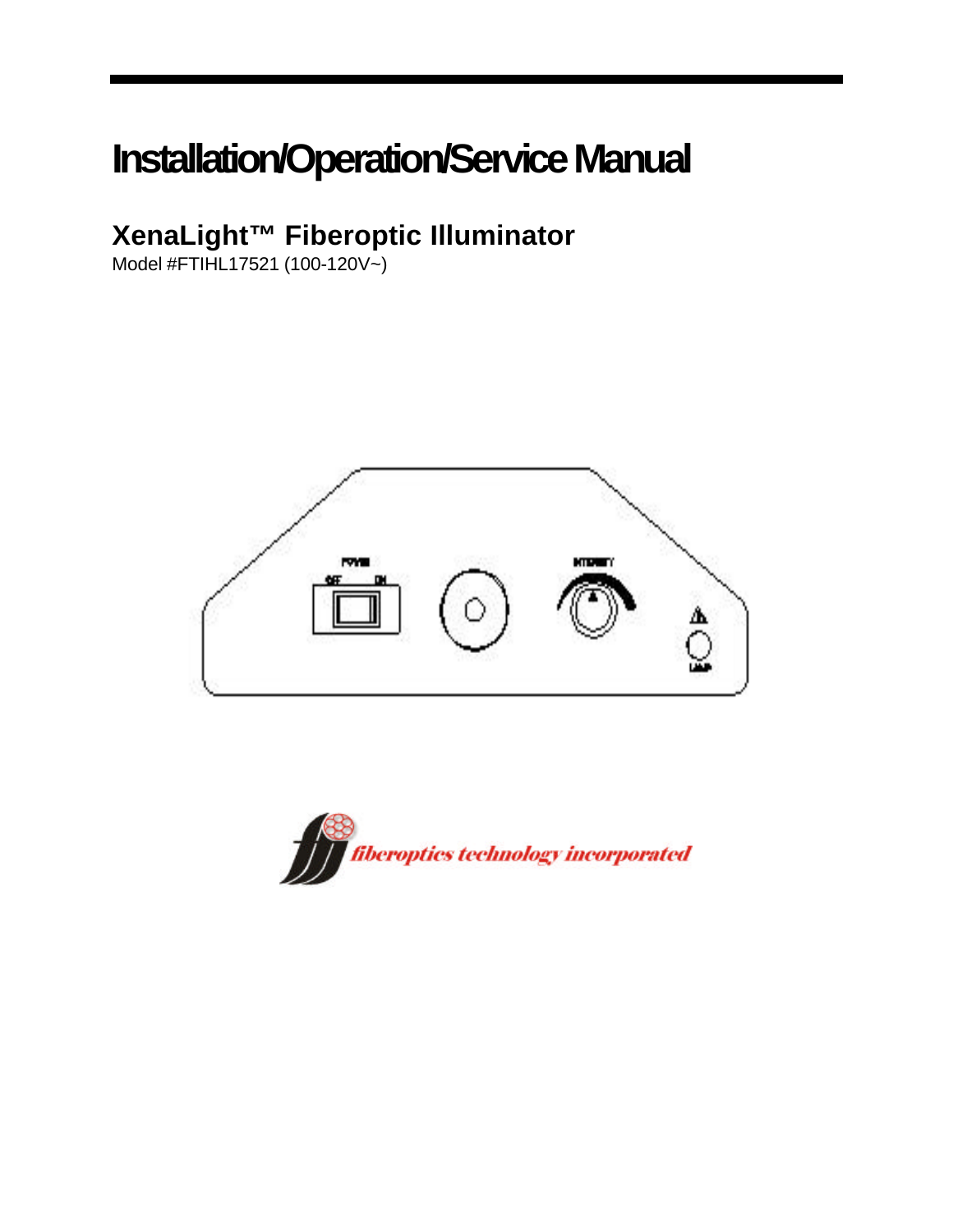## **Table of Contents**

To ensure safety, this operating manual should be read and understood **IM-005FTI Rev A** before operating the XenaLight™ Fiberoptic Illuminator. It is essential to follow the instructions contained herein with particular attention given to the warnings and cautions.

| <b>SPECIFICATIONS</b>                               |  |
|-----------------------------------------------------|--|
|                                                     |  |
|                                                     |  |
|                                                     |  |
| <b>INSPECTION OF UNIT</b>                           |  |
|                                                     |  |
|                                                     |  |
|                                                     |  |
|                                                     |  |
| <b>EQUIPMENT LAYOUT / FUNCTIONALITY</b>             |  |
|                                                     |  |
|                                                     |  |
| <b>GENERAL OPERATION</b>                            |  |
|                                                     |  |
|                                                     |  |
| LAMP INDICATOR / LAMP REPLACEMENT / PCB TIMER BOARD |  |
|                                                     |  |
|                                                     |  |
|                                                     |  |
| <b>SERVICE / REPAIR / REPLACEMENT PARTS</b>         |  |
|                                                     |  |
|                                                     |  |
|                                                     |  |
|                                                     |  |
|                                                     |  |
|                                                     |  |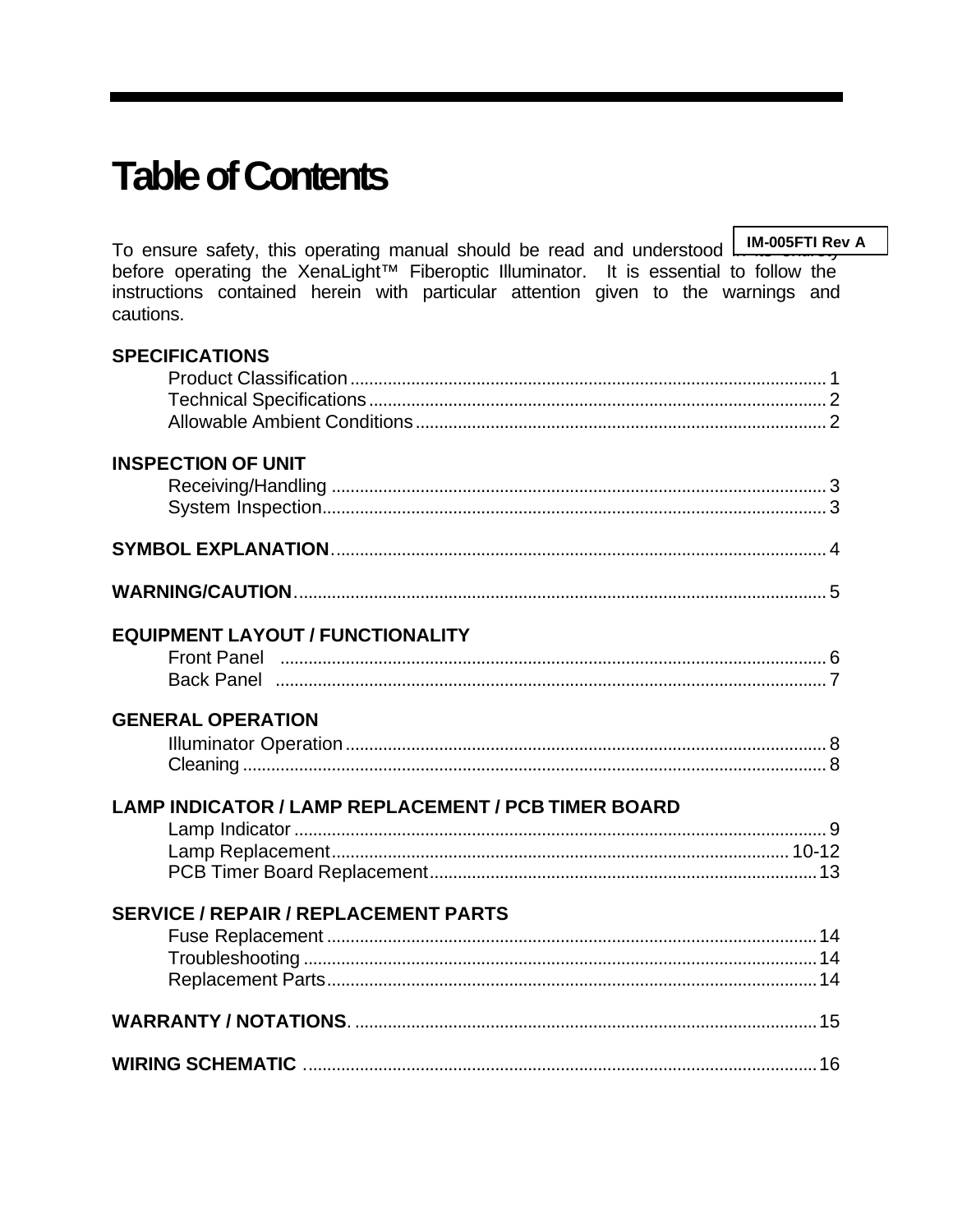### **Specifications**

#### **PRODUCT CLASSIFICATION:**

The XenaLight™ Illuminator is designed for industrial and medical applications. It is classified as Medical Equipment, UL2601-1CAN/CSA C22.2 No. 601.1 Continuous Operation, Class I Equipment, Type BF. Not suitable for use near flammable anesthetic mixtures, Ordinary Equipment, without protection against ingress of water.

The user must select a suitable fiberoptic connection device to assure proper and safe function. Headlamps must be certified to assure safe and compliant use. Endoscopic applications must include fiberoptic probes that are certified to IEC60601-2-18, which is required for endoscopic equipment.

This equipment has been tested and found to comply with the limits for medical devices in IEC-601-1-2: 1994. These limits are designed to provide reasonable protection against harmful interference in a typical medical installation. This equipment generates, uses and can radiate radio frequency energy and, if not installed and used in accordance with the instructions, may cause harmful interference to other devices in the vicinity. However, there is no guarantee that interference will not occur in a particular installation. If this equipment does cause harmful interference to other devices, which can be determined by turning the equipment off and on, the user is encouraged to try to correct the interference by one or more of the following measures:

- Reorient or relocate the receiving device. Increase the separation between the equipment.
- Connect the Equipment into an outlet on a circuit different from that to which the other device(s) are connected.
- Consult the manufacturer or field service technician for help.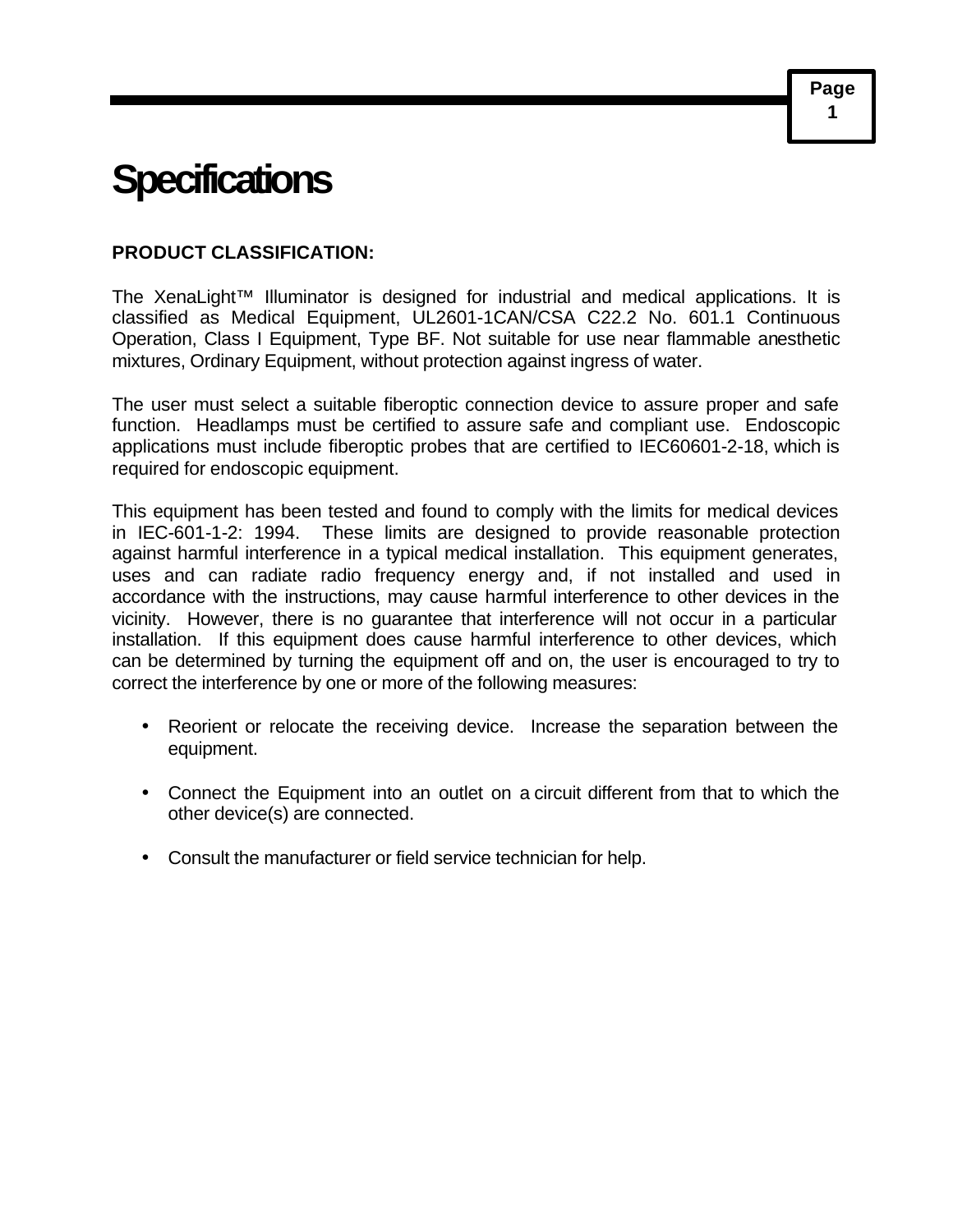### **Specifications**

#### **TECHNICAL SPECIFICATIONS:**

#### **Input Specifications:**

| Electrical Rating:                | 100-120AC 50/60Hz                             |
|-----------------------------------|-----------------------------------------------|
| Fuse Ratings:                     | $(2)$ 250V, 2.5A, Type F Quick Acting, 5x20mm |
| <b>Maximum Power Consumption:</b> | 200 Watts                                     |

#### **Physical Specifications:**

Size: 11.0" L x 10.5" W x 4.5" H Weight: 6.85 lbs

#### **Illuminator Specifications:**

Average Lamp Life: 1,200 Hrs. Illuminating Aperture: Up to 12.0mm Dimming System: Manual iris Electrical Power Cord/Plug: Hospital Grade Mode of Operation: Continuous

Lamp Type: Short Arc – HID, 120 Watt Fiberoptics Technology Part #FTIHL17539

#### **ALLOWABLE AMBIENT CONDITIONS:**

Operating Temperature: Storage Temperature:

 $^{\circ}$  C to 60 $^{\circ}$  C C to  $60^{\circ}$  C Operating Humidity: 0% to 95% Relative Humidity, non-condensing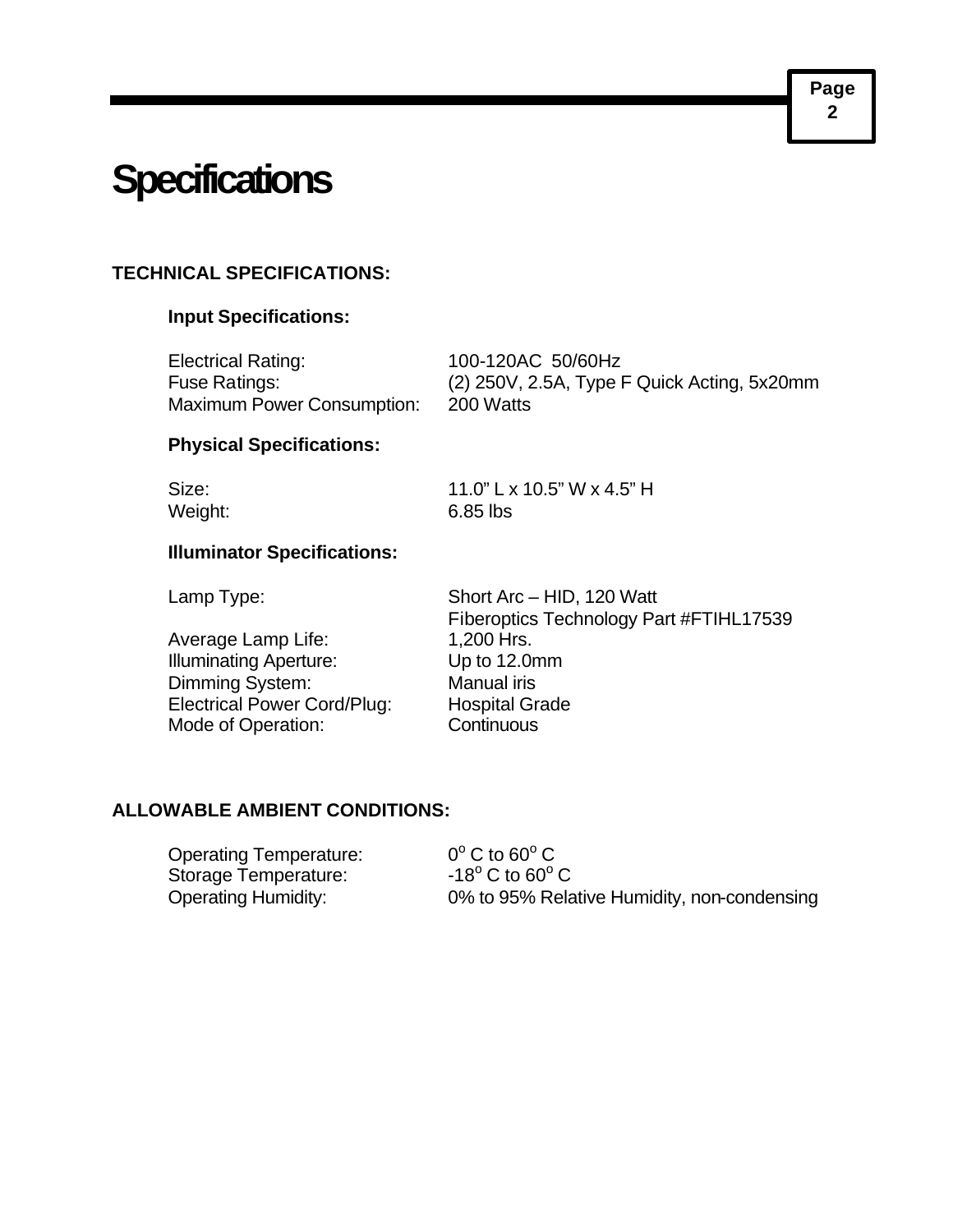## Inspection of Unit

#### **RECEIVING / HANDLING:**

The XenaLight™ Illuminator is supplied in protective, non-sterile packaging. Avoid placing the unit in a dusty or dirty environment. Dirt entering the air intake may shorten the life of the unit.

Inspect shipping container for evidence of shipping damage, preferably in the presence of the carrier. Noted damage should be reported to the carrier's agent. Remove all packaging material from around the unit and carefully inspect for damage.

#### **SYSTEM INSPECTION:**

The illuminator must be inspected before each use according to the procedure below. Should any irregularity or abnormality be found, do not use the illuminator, contact Fiberoptics Technology, Inc., by Phone (800) 433-5248 or Fax (860) 928-7664.

- 1. Visually inspect the electrical powercord, receptacle, intensity control, cable port to assure that there is no evidence of wear, damage or fraying.
- 2. Be sure the fiberoptic cable connector being utilized is clean and dry before plugging it into the cable port.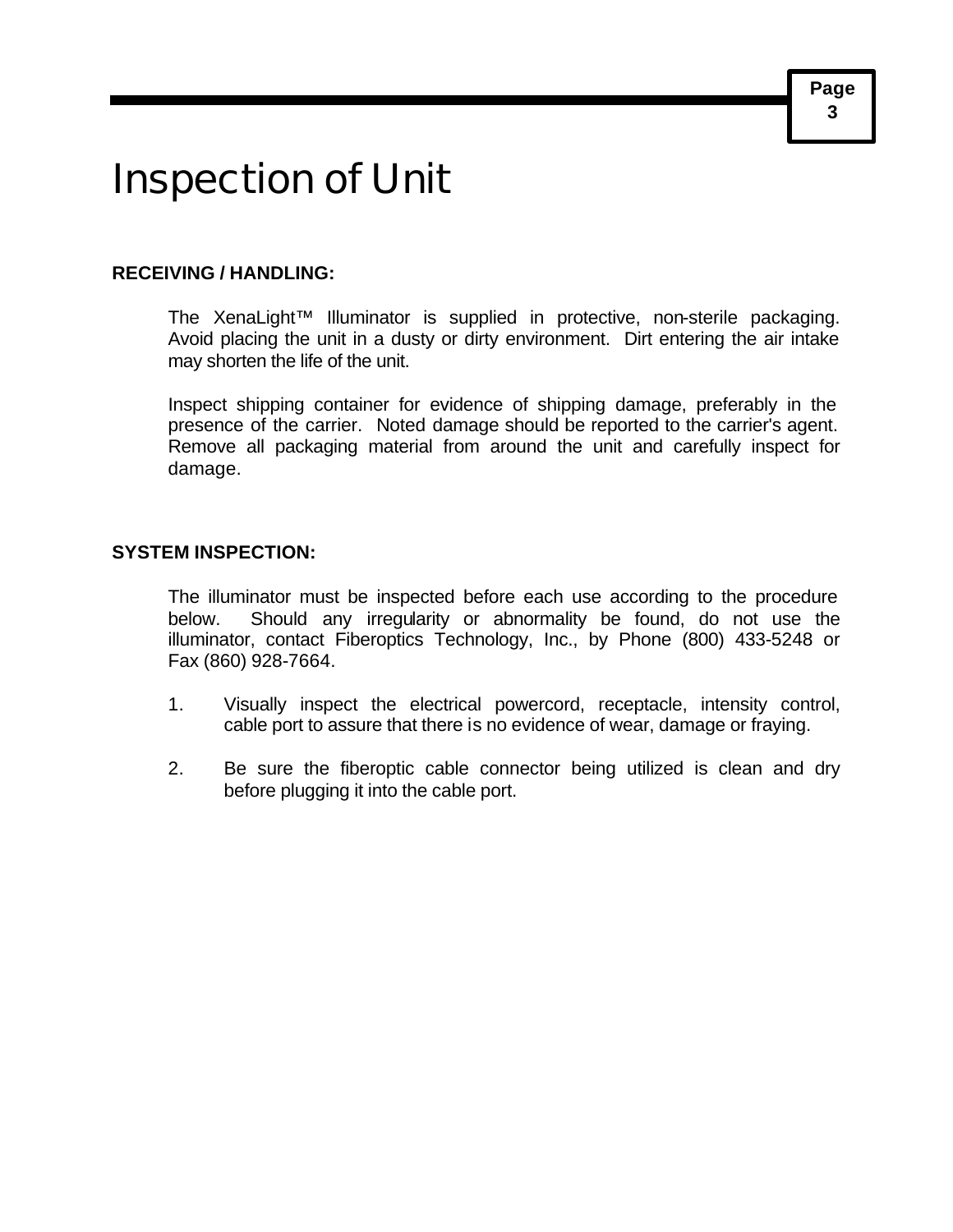### **Symbol Explanation**

Continuous Operation, Class 1 Equipment, Type BF

Attention: Read Instruction Manual for Warnings, Precautions and Instructions for Use. Advises the user of a possibility of damage to the equipment may occur.

TITE F Replace Fuse as Marked, Type F, 250V, 2.5A

Symbol on power switch indicates power is ON when pressed. Alternate indication is a green LED switch light.

Symbol on power switch indicates power is OFF when pressed.

Protective Earth Ground

Symbol in electrical rating signified AC mains power

Advises the user of a hazard that could result in serious injury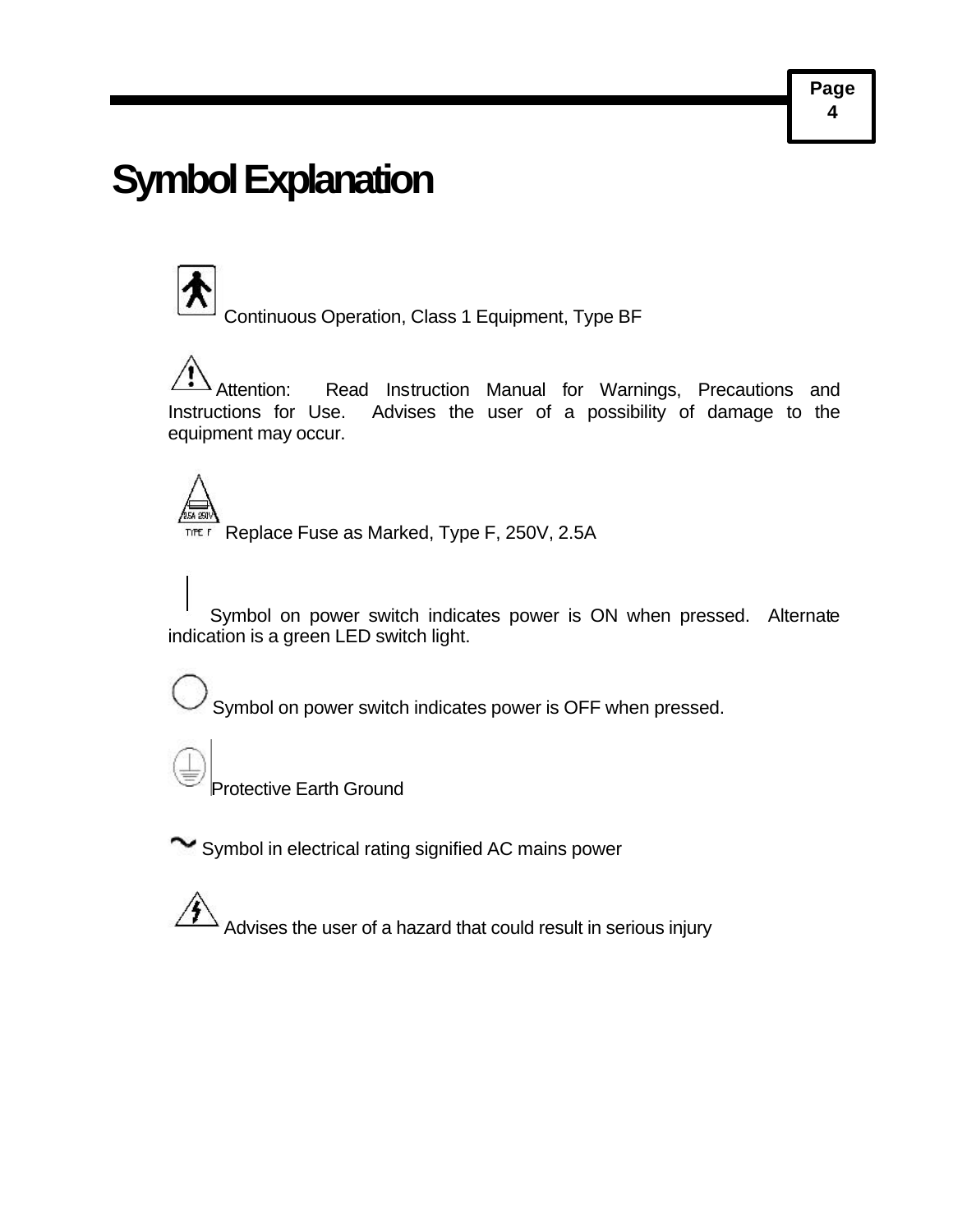# **Warning/Caution**

### **WARNING:**

- The illuminator must not be used in the presence of flammable materials/gases or solutions due to danger of possible explosion.
- One must not look directly at the lamp output. The light produces high intensity visible and ultraviolet radiation that may burn the skin or eyes. The illuminator must never be used in procedures requiring direct illumination of the eye, as permanent eye damage may result.
- Grounding reliability is achieved only when connected to a "Hospital-Use" or "Hospital-Grade" receptacle. Inspect electrical plug and cord routinely. Do not use if damage is discovered.
- Due to the internal voltage of the power supply, a hazard exists for electrical shock. Always disconnect the main power line before attempting any service or replacement of lamps.
- Avoid bodily contact with the lamp and socket until they have sufficiently cooled. Portions of the lamp can reach very high temperatures, which could cause serious burns if touched while hot.
- Light emitting from the end of a fiberoptic cable can cause burns. Do not place on protective drapes or the patient. Always allow illuminator to cool for a minimum of 10 minutes before disconnecting a fiberoptic cable.
- The XenaLight™ Lamp is under high pressure. Do not subject lamps to careless handling or high mechanical forces. Lamp fracture may occur resulting in possible personal injury. In the event of Lamp Failure, Notify Qualified Trained Personnel immediately.

### $\hat{\mathbb{A}}$ CAUTION:

- Do not block any air vents or louver. Adequate cooling is required for proper operation of the unit.
- Do not operate unit if the fans are not operating properly.
- Fiberoptic cables must be rinsed free of soaking/disinfectant solution and dried before plugging into the cable port. Use fiberoptic cables constructed with high temperature epoxy.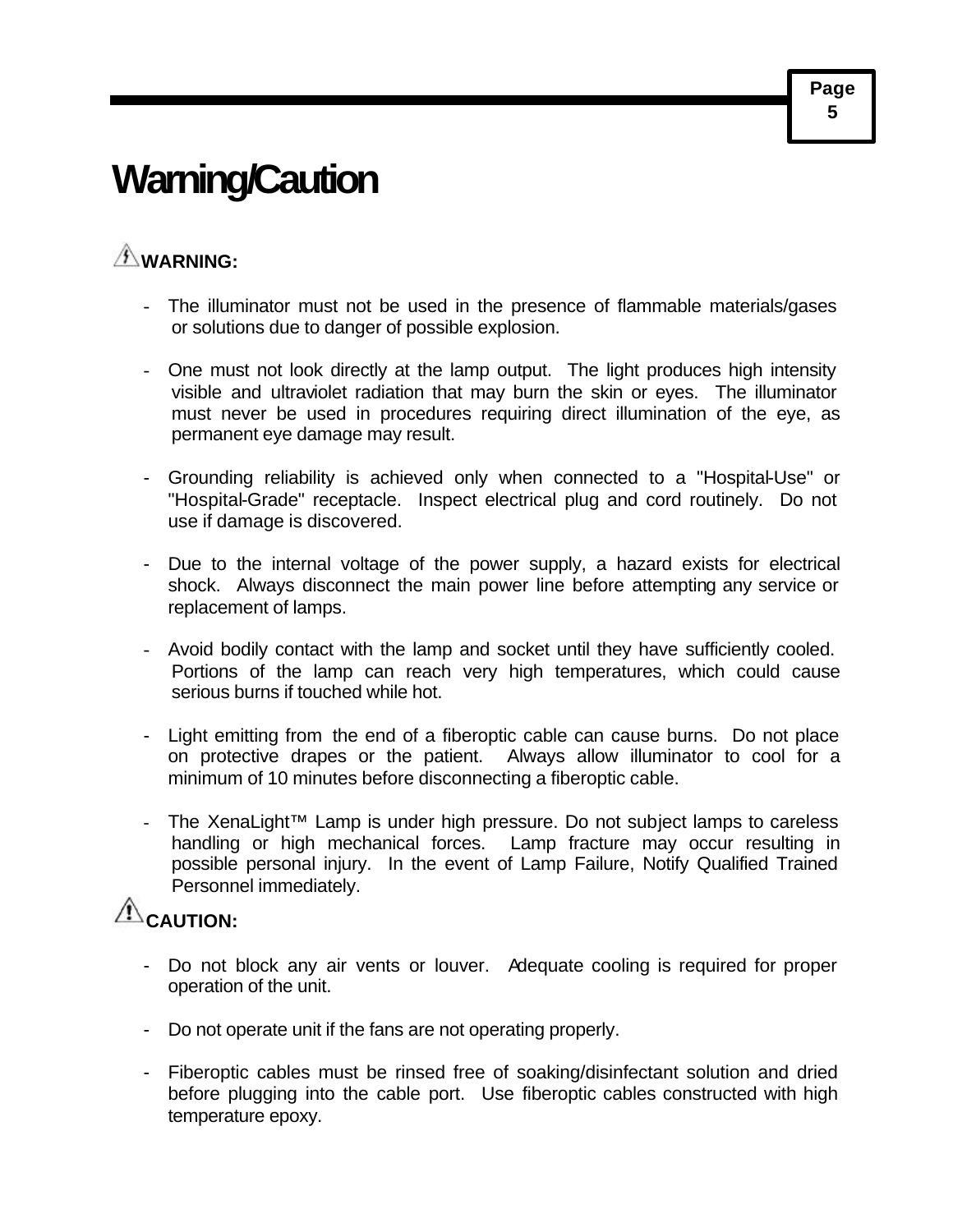### **Equipment Layout**

#### **FRONT PANEL:**



#### **1. POWER ON/OFF SWITCH**

Turns Power On and Off.

#### **2. CABLE PORT**

Provides proper connection for fiberoptic cable. Cable port accessories available for Acmi, Olympus, Storz, Pilling and Wolf type cables, as well as FTI's industrial port, which accepts active diameters up to 12mm (0.5"). Industrial port ID is 0.718".

#### **3. MANUAL INTENSITY CONTROL**

Provides counterclockwise manual adjustment of light Left Position – No Light Right Position – Full Light

#### **4. LAMP INDICATOR**

Provides personnel with lamp status (Refer to Page 9 for additional details).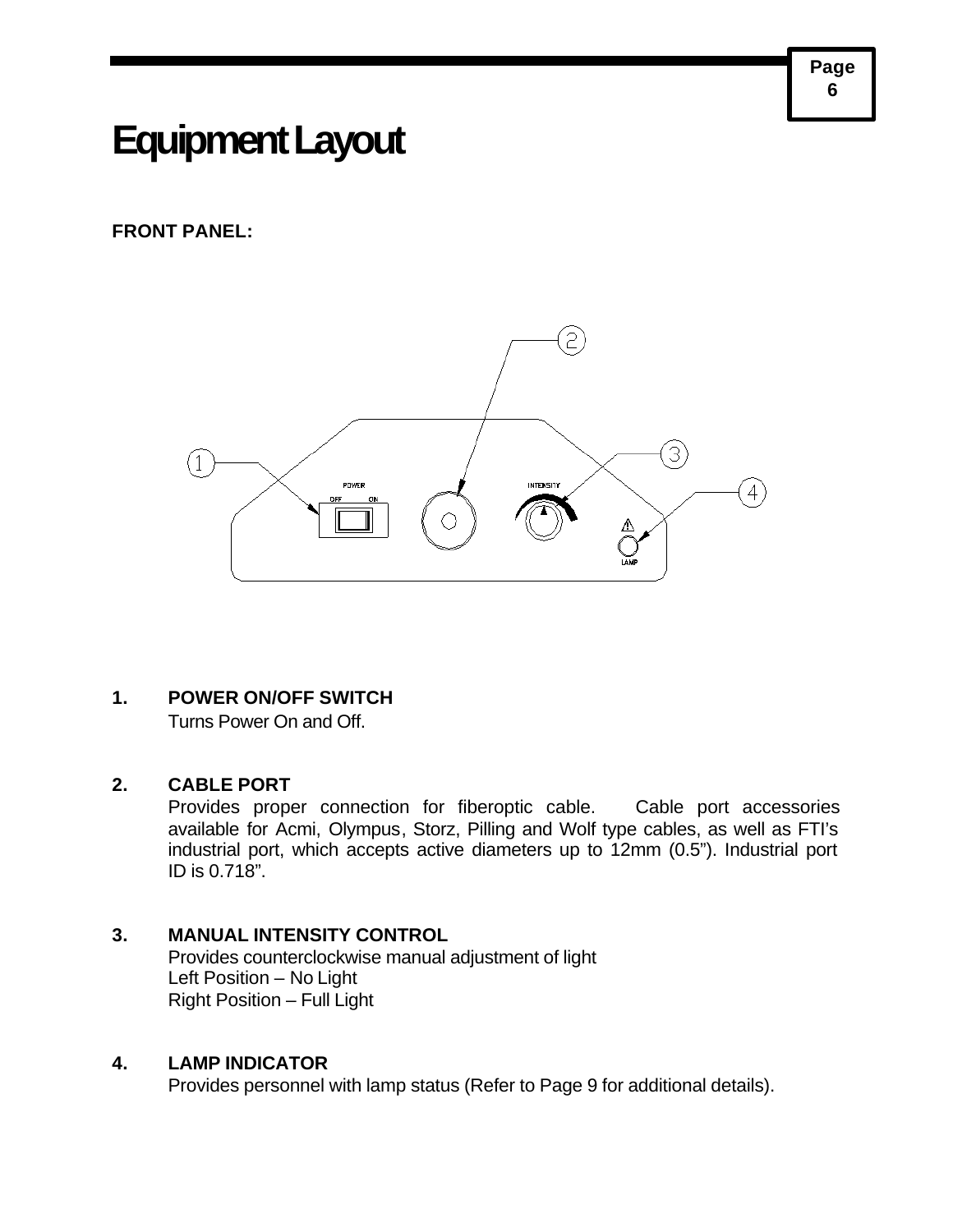### **Equipment Layout**

#### **BACK PANEL:**



#### **1. COOLING EXHAUST WITH FINGER GUARD**

#### **2. SUPPLIER NAME AND ADDRESS**

#### **3. MODEL AND SERIAL NUMBER LABEL**

Identifies specific illuminator. Use this number on all correspondence about this illuminator.

#### **4. INPUT POWER INFORMATION**

Specifies input power required. **ZAUTION:** Always check model number for correct voltage before connection. Damage may occur due to application of incorrect voltage.

#### **5. FUSE/FUSE HOLDER**

Provides over current protection. Replace Fuse only as Marked, Type F, 250V, 2.5A.

#### **6. POWER INPUT RECEPTACLE/CLIP:**

Provides connection of power cord to illuminator. Clip holder provides unwanted disconnection of power cord during use.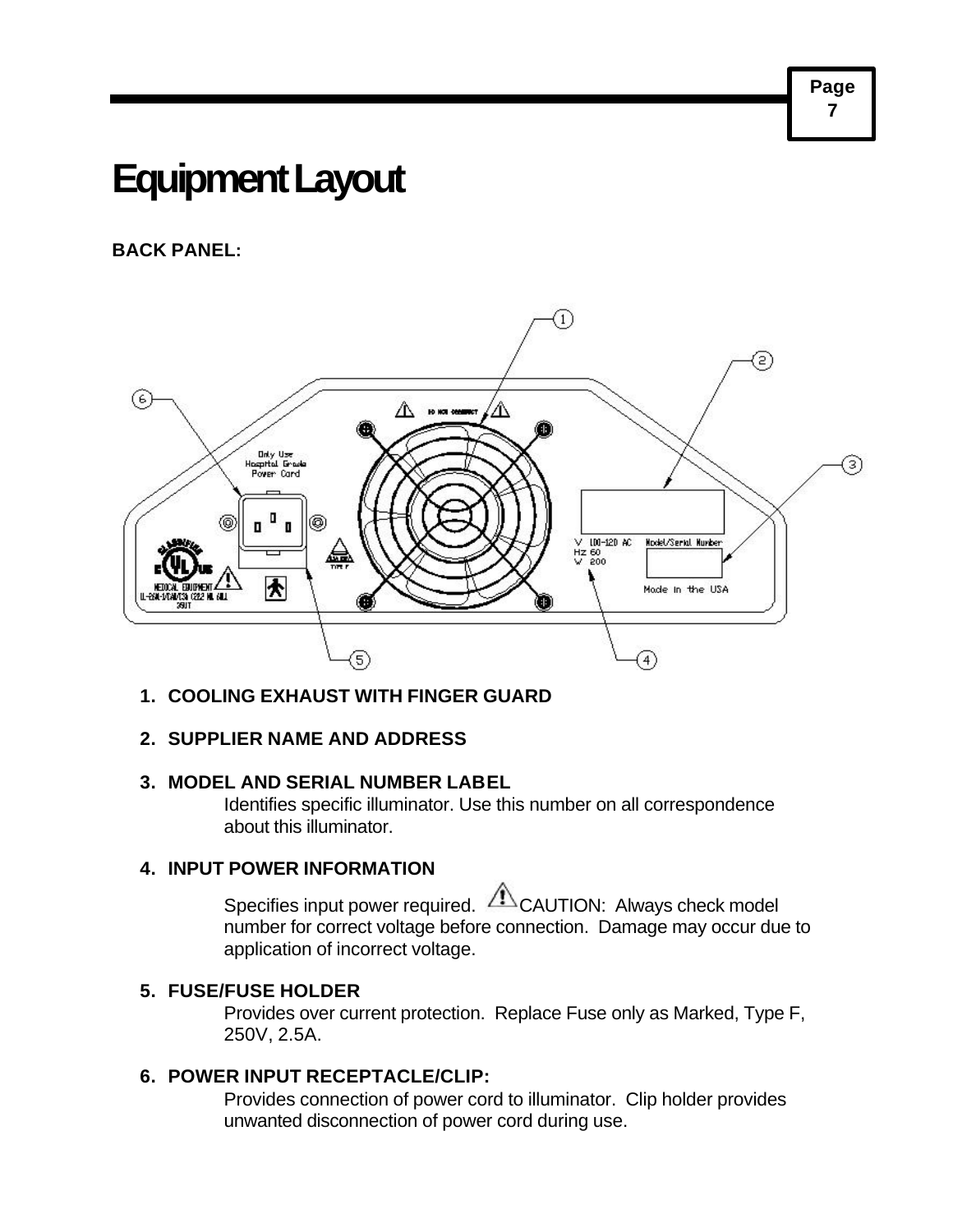### **General Operation**

#### **ILLUMINATOR OPERATION:**

- 1. Do not drape objects over the illuminator. Verify that the side air intakes and rear cooling exhaust louver are not blocked.
- 2. Connect to the proper power source using only "hospital grade" marked powercord and receptacle.  $\sqrt{f}$  WARNING: The power cord should never be sharply bent, strained or crushed.
- 3. Insert a compatible, clean, dry, fiberoptic cable into the Cable Port. The user must select a suitable fiberoptic connection device to assure proper and safe function. Headlamps must be certified to assure safe and compliant use. Endoscopic applications must include fiberoptic probes that are certified to IEC60601-2-18, which is required for endoscopic equipment.
- 4. Industrial cables should have a protective optical rod in the input to minimize the chance of damage to the fiber optic component.
- 5. Rotate the Intensity Control Knob counterclockwise to the OFF Position.
- 6. Turn Power Switch ON ..wait approximately 3 minutes for the lamp to reach full output.
- 7. Adjust the intensity knob clockwise for the desired level of light output/illumination.
- 8. When procedure is completed, turn the intensity control knob counterclockwise to its lowest setting.
- 9. Switch the power switch to the (OFF) position.  $\sqrt{f}$  WARNING: Allow the illuminator to cool for a minimum of ten (10) minutes before disconnecting the fiberoptic cable.

#### **CLEANING (As Needed):**

- 1. Before attempting any maintenance or cleaning of the system, be sure that the system is OFF and disconnect the power source from both the illuminator and the wall outlet. The illuminator housing must be kept free of dust and any accumulation of dirt around the air intakes and cooling exhaust louver.
- 2. The exterior of the unit and power cord may be cleaned by wiping it with a dampened (not dripping) cloth and a mild detergent. DO NOT IMMERSE.  $\sqrt{2}$  WARNING: Be sure the power source and all connections are thoroughly dry before plugging into wall outlet and illuminator.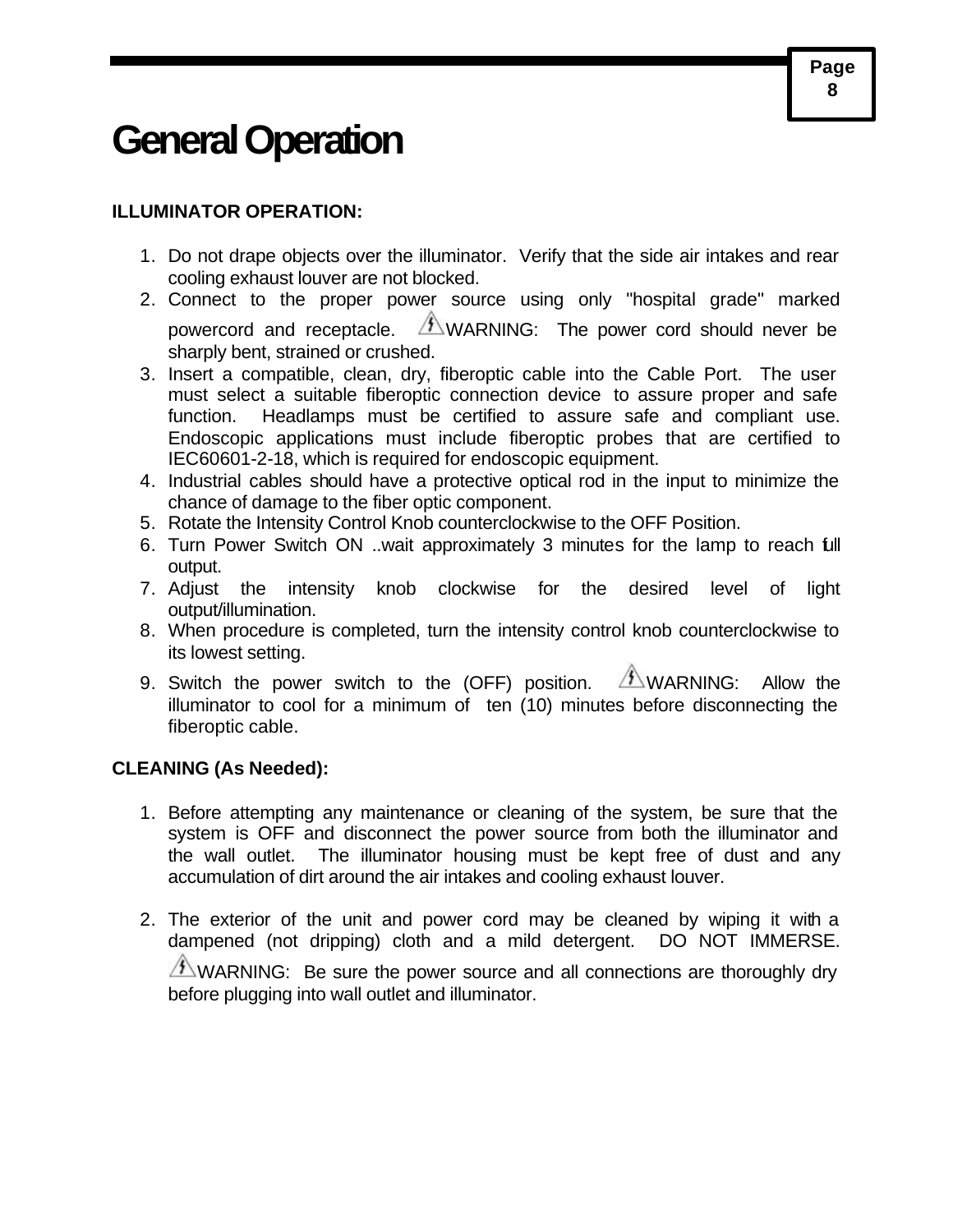### **Lamp Indicator/Replacement**

#### **LAMP INDICATOR:**

The lamp indicator provides three levels of CAUTION to end-user as follows:

#### **1. 60 Second Red Flash - Lamp Warm-up**

The indictor light will flash for the first 60 seconds when the unit is turned ON, advising that the lamp is warming up. The indicator light will turn OFF when lamp has reached optimum light output. Do not switch the light source ON and OFF during warm up phase as this will dramatically shorten lamp life. Allow unit to sit for 60 seconds before restarting lamp.

#### **2. Continuous Red Flash – CAUTION - Spare Lamp Replacement**

The indicator light will continuously flash at 1,200 hours and will not shut off when unit is turned on. The continuous flash is advising that it is time to purchase a new lamp.

#### **3. Solid Red – CAUTION - New Lamp Required**

The indicator light will illuminate solid red at 1,250 hours and will not shut off when the unit is turned on. The solid red light is advising that the lamp is at the end of its rated life and a new lamp needs to be installed by Qualified Trained Personnel.

#### **LAMP REPLACEMENT:**

Since the unit is designed to accept a specific lamp design and configuration, only use Fiberoptics Technology replacement lamp Part number FTIHL17539 or FTIHL17540 (includes cooling cartridge).

Fiberoptics Technology, Inc., recommends that you always have a XenaLight™ lamp (Part number. FTIHL17539 or FTIHL17540 (includes cooling cartridge) in stock to be replaced when the lamp reaches 1,200 hours of operation to insure the user maximum reliability. Operation of the lamp beyond 1,200 hours may result in lamp failure. It is recommended that the lamp be replaced before illuminator has 1,250 hours. The PCB Timer Board (LT101) calculates the hours of lamp operation and must be changed when replacing the lamp. Please review page 13 for additional instructions.

 $\sqrt{2}$  WARNING: Use only Fiberoptics Technology Lamp FTIHL17539 or FTIHL17540 (includes cooling cartridge). Lamps are under high pressure and must be handled with care. Safety glasses or face shield should be worn. For optimum performance, avoid handling the bulb or reflector. Fingerprints or other contaminates on the glass may result in performance degradation. Only Qualified Personnel that have appropriate training should change the lamp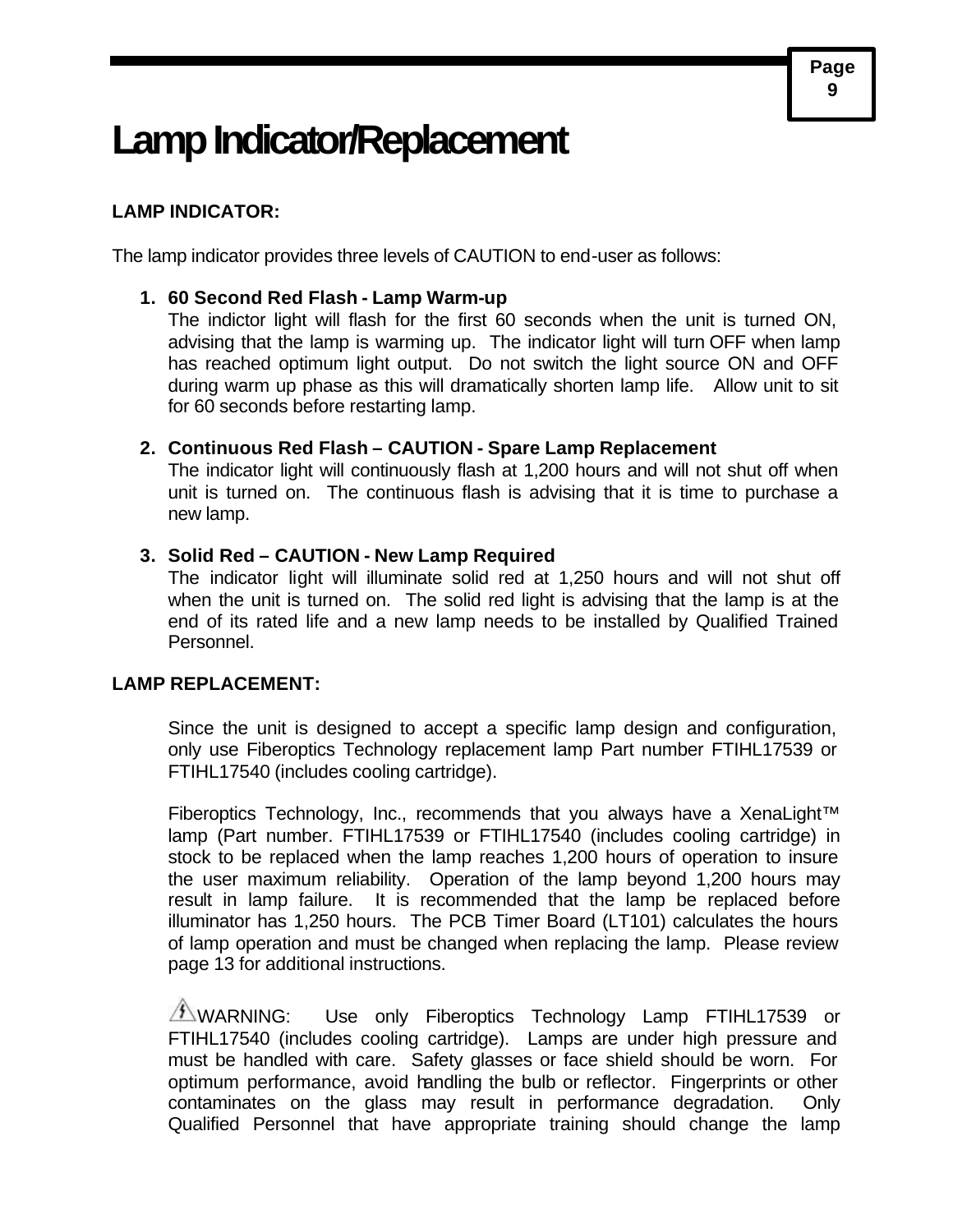# **Lamp Replacement**

#### **STEP 1:**

- a) Power Illuminator **OFF**.  $\overbrace{\phantom{a}}^{\text{A}}$ WARNING: Allow illuminator to cool for a minimum of 30 minutes, if unit has been running.
- b) Disconnect power cord from Illuminator. Remove top cover by turning the illuminator on its side and remove four screws.
- c) Remove two (2) Cap screws on Lamp Cover Door as indicated below.

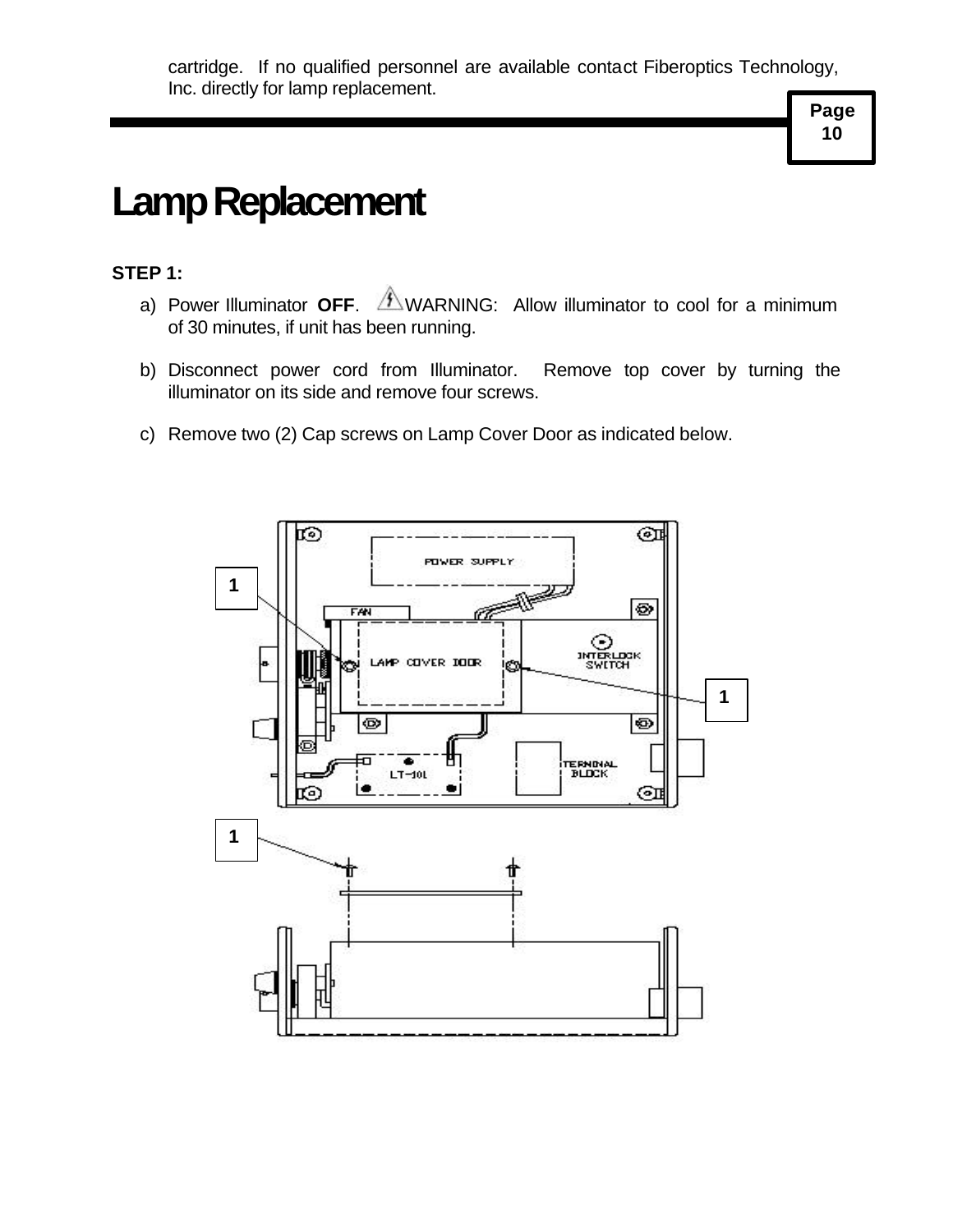## **Lamp Replacement**

#### **STEP 2:**

- a) Disconnect Lamp Wire from Power Supply
- b) Remove Two (2) Lock Nuts from Chassis
- **c)** Remove Lamp Cartridge from Unit

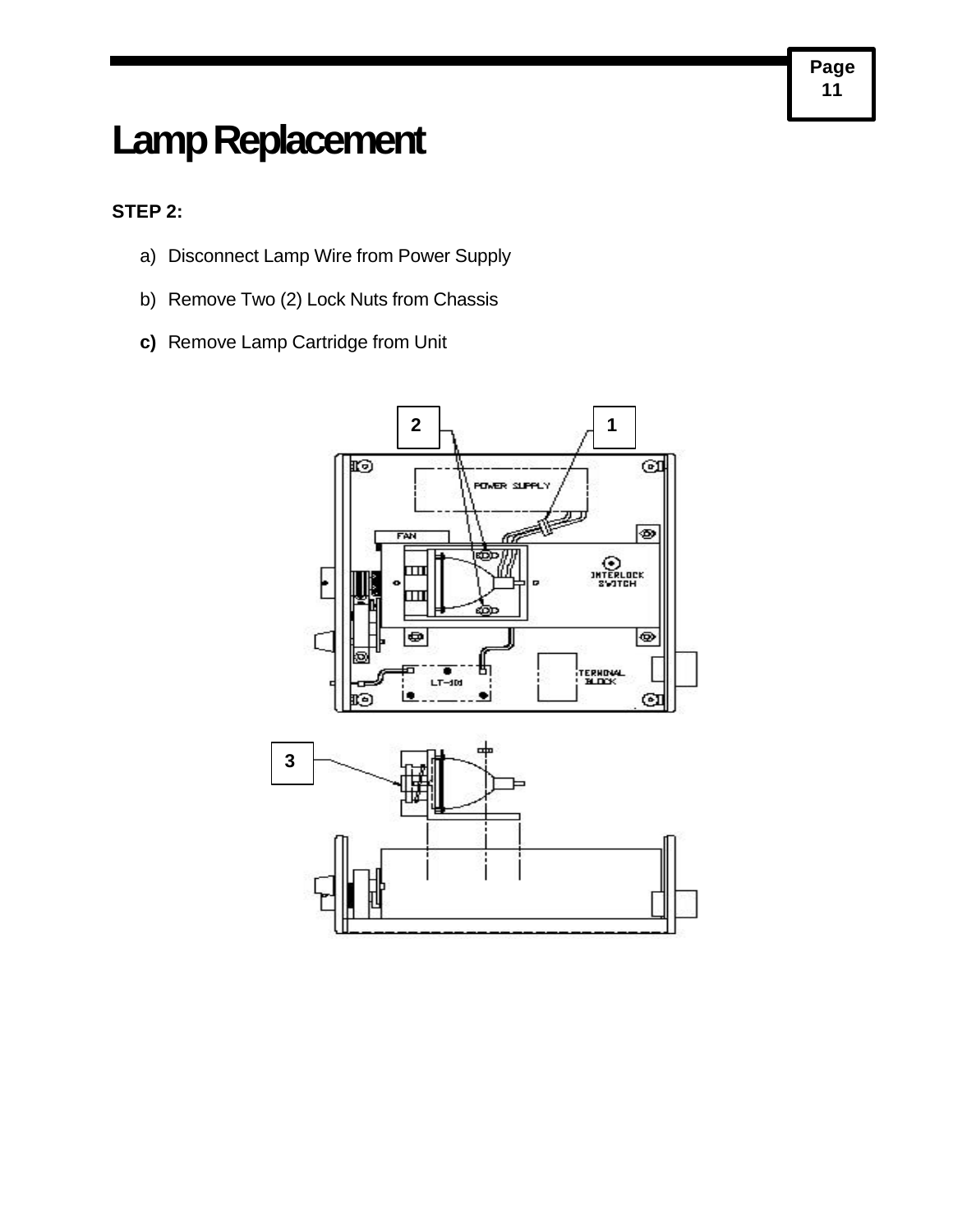## **Lamp Replacement**

#### **STEP 3:**

- a) Remove four (4) cap screws from retaining plate.
- b) Remove retaining plate from cartridge assembly and replace with new XenaLight™ lamp (Fiberoptics Technology FTIHL17539 or FTIHL17540 (includes cooling cartridge).



#### **STEP 4: REINSTALL NEW LAMP**

- a) Place lamp into cartridge with retaining plate and four (4) cap screws. Place cartridge back into chassis with two (2) lock nuts, and connect lamp wires to power supply.
- b) Place lamp cover door in place with four (4) cap screws and properly attach top cover to chassis with four (4) screws.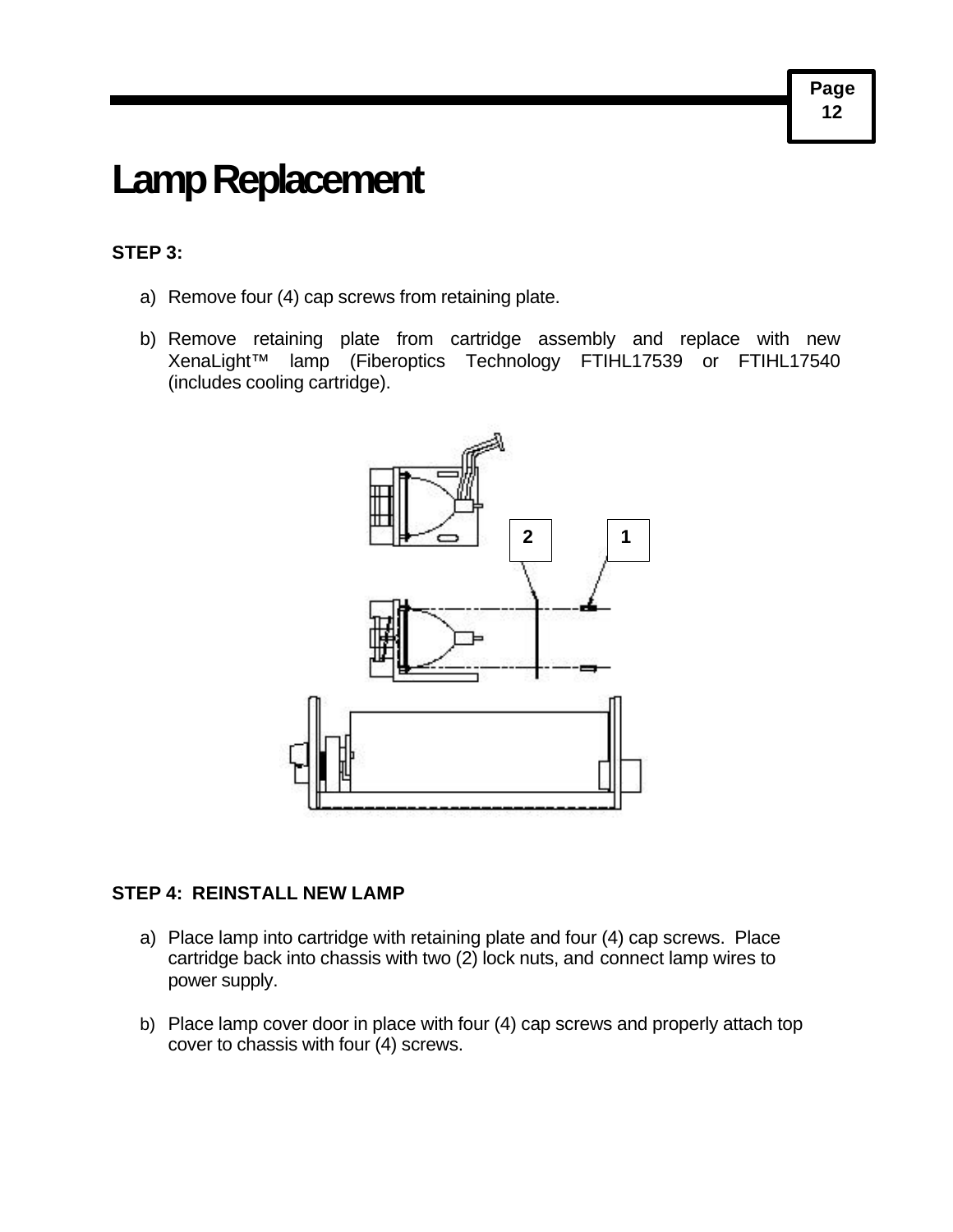### **PCB Timer Board**

Once you have replaced the lamp, please proceed with the following:

#### **STEP1:**

- a) Disconnect Wires from PCB Timer Board (LT101) that lead to Power Supply
- b) Disconnect Wires from PCB Timer Board (LT101) that lead to LED Indicator Light
- c) Remove Three (3) Screws from Board
- d) Remove PCB Timer Board from Unit

#### **STEP2:**

- a) Install new PCB Timer Board into Unit
- b) Place Three (3) Screws into Mounting Holes
- c) Attach Wires from LED Indicator Light into PCB Timer Board (Positive Symbol noted on Board and Wire)
- d) Attach Wires from Power Supply to PCB Timer Board (Positive Symbol noted on Board and Wire)

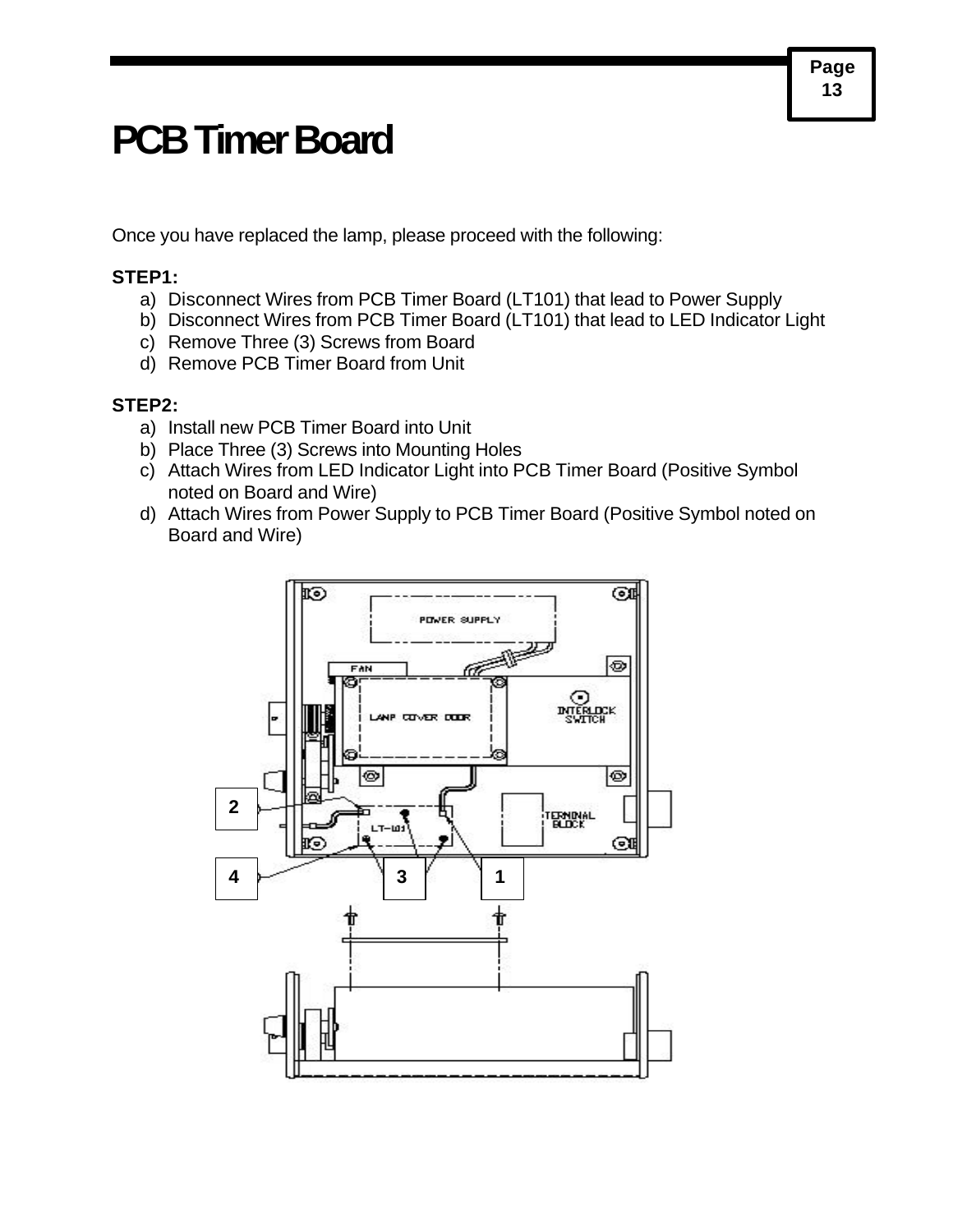### **Service/Repair/Replacement Parts**

#### **FUSE REPLACEMENT:**

 $\sqrt{f}$  WARNING: Fuse replacement must be completed with power cord disconnected. Two (2) fuses are present in fuse holder. Use the same type, same rated fuse as marked and specified to avoid risk of fire hazard. No Special Tool Required.

#### **TROUBLESHOOTING:**

| <b>SYMPTOM</b>       | <b>PROBABLE CAUSE</b>                                                                                                                                                                                                          |  |
|----------------------|--------------------------------------------------------------------------------------------------------------------------------------------------------------------------------------------------------------------------------|--|
| Fan not Running      | <b>Check Main Power Connection</b><br>Cover not Properly Closed and Tightened                                                                                                                                                  |  |
| Lamp Does Not Ignite | <b>Check Main Power Connection</b><br>Cover not Properly Closed and Tightened<br>Check Lamp Indicator to verify if lamp is near 1,200 hours<br>Lamp Improperly Installed (Refer to Lamp Replacement<br>Procedure – Page 10-12) |  |
| Lamp has Low Output  | Check Lamp Indicator to verify if lamp is near 1,200 hours<br>Check Intensity Control Knob for proper functioning<br>Check Fiberoptic Cable for Broken Fibers/Transmission                                                     |  |

All other repairs and maintenance not mentioned in this section or manual are not user serviceable and should be referred directly to Fiberoptics Technology, Inc. for service and/or repair. When requesting information concerning the systems, always furnish serial and model numbers identified on the back panel of the illuminator.

#### **REPLACEMENT PARTS:**

| <b>Description</b>           |            | <b>Order Number</b> |
|------------------------------|------------|---------------------|
| XenaLight Lamp •             | <b>One</b> | <b>FTIHL17539</b>   |
| XenaLight Lamp w/Cartridge • | <b>One</b> | <b>FTIHL17540</b>   |

To obtain additional replacement parts or other fiberoptic accessories, please write, phone or fax:

> Fiberoptics Technology, Inc. 1 Quassett Road Pomfret, CT 06258 Phone: (800) 433-5248 Fax: (860) 928-7664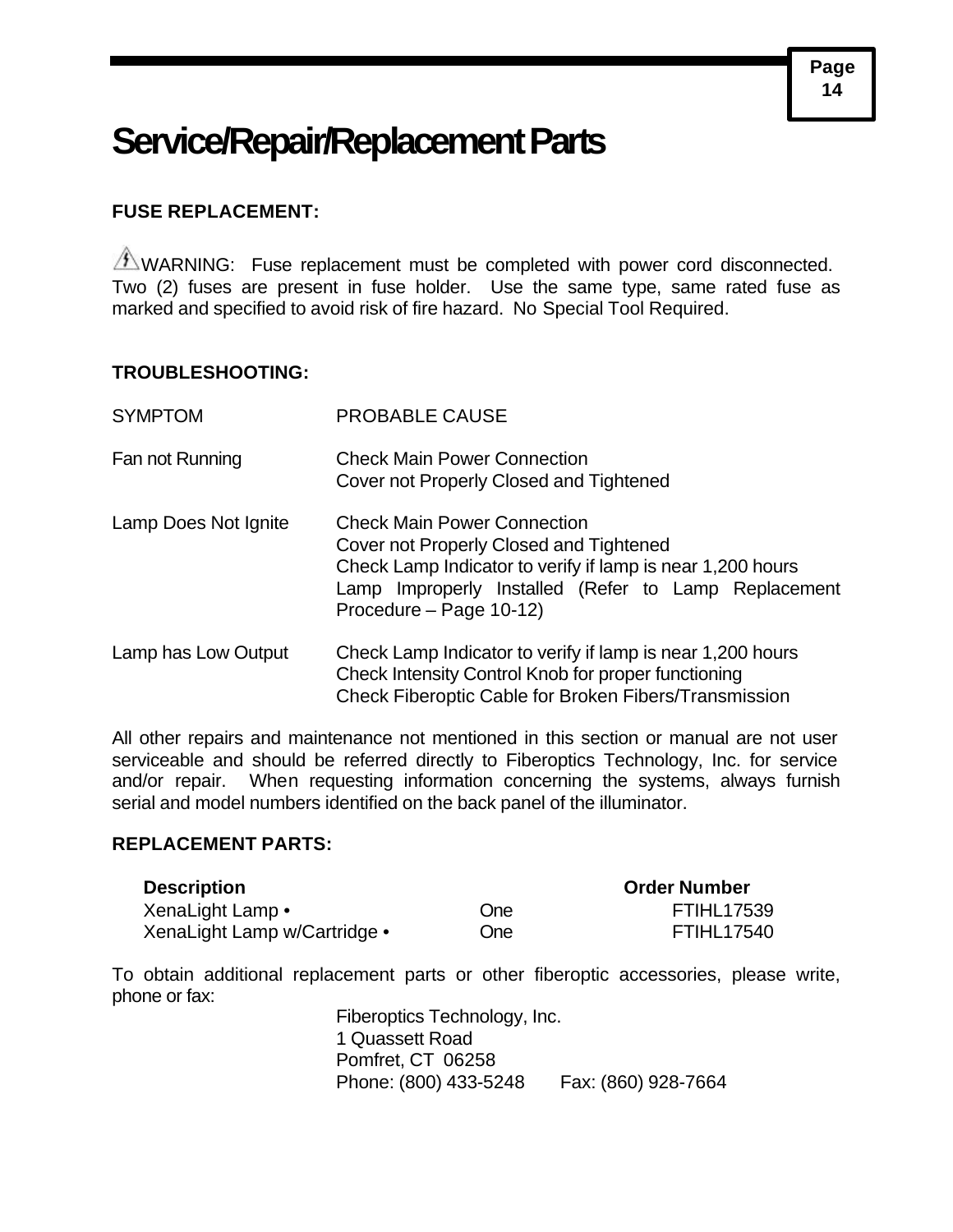### **Warranty/Notations**

#### **WARRANTY:**

Fiberoptics Technology, Inc., Inc. warrants the XenaLight™ Illuminator when new, to be free of defects in material and workmanship and to perform in accordance with manufacturer's specifications when subject to normal use and service for a period of one year from date of purchase from Fiberoptics Technology, Inc. or an authorized agent. Fiberoptics Technology, Inc. will either repair or replace any components found to be defective or at variance from manufacturer's specification within this time at no cost to the customer. It shall be the purchaser's responsibility to return the product to the authorized distributor, agent, or service representative.

This warranty does not cover the product of breakage or failure due to tampering, misuse, neglect, accidents, improper installation, modification, shipping, or to improper maintenance, service and cleaning procedures. This warranty is also void if the product is not used in accordance with manufacturer's recommendations or if required service by other than Fiberoptics Technology, Inc. or an authorized agent. Purchase date determines warranty requirements. No other express or implied warranty is given.

#### **DISPOSAL:**

When life of this product or lamp has ended, dispose of it reliably and properly in a dedicated container and not with general waste. Fiberoptics Technology, Inc. cannot advise lamp users as to general or specific disposal regulations for federal, state/provincial, and/or local municipalities. It is the responsibility of the waste generator to ensure proper classification and disposal of waste products.

#### **NOTATIONS:**

The information contained in this manual is subject to change without notice. Fiberoptics Technology, Inc. makes no warranty of any kind with regard to this material, including, but not limited to, the implied warranties or merchantability and fitness for a particular purpose. Fiberoptics Technology, Inc. shall not be liable for errors contained herein or for incidental consequential damages in connection with the furnishing, performance, or use of this material.

ACMI, Olympus, Pilling, Storz and Wolf are trade names for each respective company.